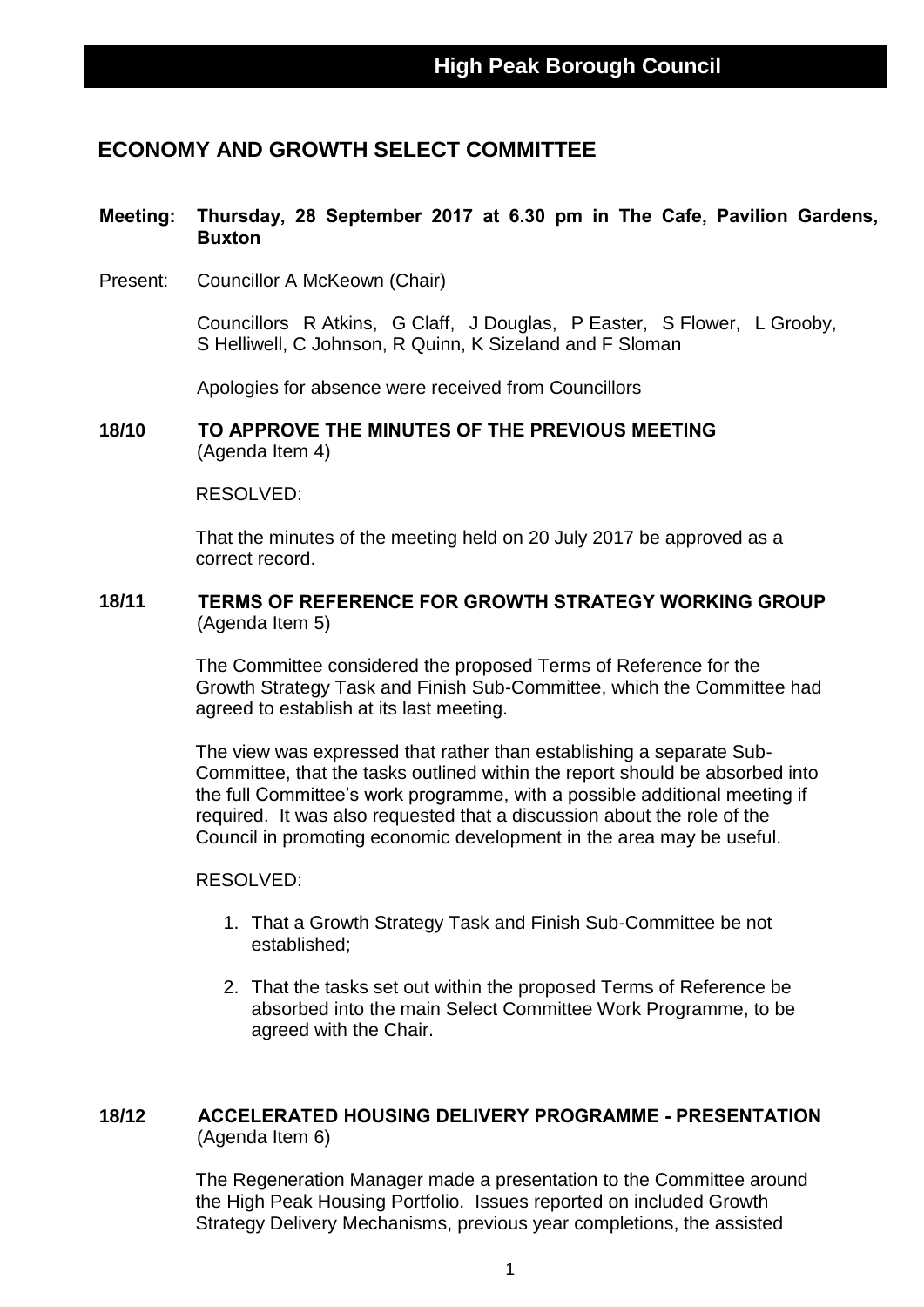Growth Select Committee<br>Neptember 2017<br>housing delivery programme, High Peak Housing Portfolio and the Housing Infrastructure Fund

Specific reference was made to the HCA accelerated construction programme and housing infrastructure fund, where a bid had been submitted for 3 difficult to deliver sites with access infrastructure issues. namely, Granby Road A & B, Buxton, Hogshaw, Buxton and Adderley Place, Glossop. Parallel discussions were also on-going with private sector partners to deliver a number of sites throughout the borough to maintain the 5 year housing supply. Reference was also made to the delivery of Chapel Masterplan, and an update on that and other sites would be made at a future meeting of the Committee.

#### RESOLVED:

- 1. That the presentation be noted;
- 2. That an update on the Chapel Masterplan and a presentation around commercial land be added to the work programme.

### **18/13 INFRASTRUCTURE ISSUES - PRESENTATION**

(Agenda Item 7)

The Regeneration Manager made a presentation to the committee regarding transport infrastructure in High Peak, with particular reference to A57/A628 Trans-Pennine, Gamesley station, Trans-Pennine tunnel, South East Manchester Multi Modal Strategy, Fairfield Link Road, rail improvements and trails.

Discussion ensued around Fairfield Link Road and traffic issues in the area.

RESOLVED:

That the presentation be noted.

#### **18/14 GLOSSOP CREATIVE INDUSTRIES ASSESSMENT** (Agenda Item 8)

The Committee considered a summary of the Glossop Creative Industries Assessment report, which had been produced for the Council by Tom Fleming Creative Consultancy to assess the potential for the growth of the creative industry and cultural sector in Glossop.

Concerns were expressed around the level of resources being allocated to the project and the amount of work expected of the volunteers involved in the project. Attention was also drawn to the number of challenges to the project identified by the consultants, and whether or not these could be overcome. The Committee were advised that although challenges had been identified, the view of the consultants was that the project could be delivered. Reference was made to the investment being made in the Glossop Halls project, a key component of which was how that project could be built on to deliver other projects in the area, such as this.